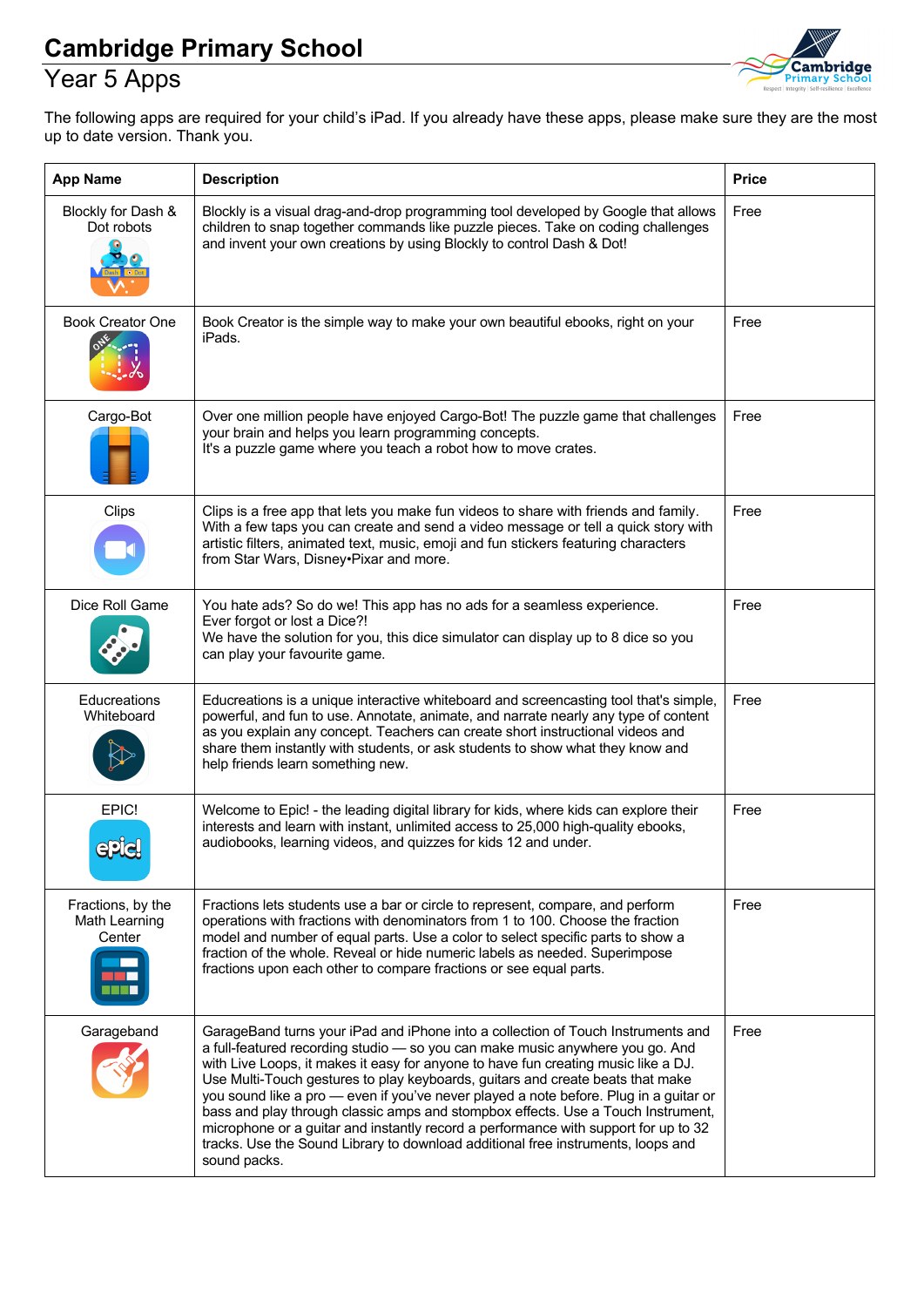#### Year 5 Apps



| Google Classroom                                | Classroom is a free service for schools, non-profit organisations and anyone with a<br>personal Google account. Classroom makes it easy for learners and instructors to<br>connect - inside and outside of schools. Classroom saves time and paper, and<br>makes it easy to create classes, distribute assignments, communicate and stay<br>organised.                                                                                                                                                   | Free |
|-------------------------------------------------|----------------------------------------------------------------------------------------------------------------------------------------------------------------------------------------------------------------------------------------------------------------------------------------------------------------------------------------------------------------------------------------------------------------------------------------------------------------------------------------------------------|------|
| Hopscotch                                       | Learn to code and make your own games with Hopscotch.                                                                                                                                                                                                                                                                                                                                                                                                                                                    | Free |
| iMotion                                         | iMotion is an intuitive and powerful time-lapse and stop-motion app for iOS.<br>Time-lapse is a cinematography technique which accelerates movement. It can be<br>used to photograph cloudscapes, plants growing, crowds, etc.                                                                                                                                                                                                                                                                           | Free |
| iMovie                                          | With a streamlined design and intuitive Multi-touch gestures, iMovie lets you enjoy<br>your videos and tell stories like never before.                                                                                                                                                                                                                                                                                                                                                                   | Free |
| Kahoot!                                         | Create your own quizzes in seconds, play anywhere, anytime, on your own or with<br>friends, have fun and LEARN! Kahoot! unleashes the magic of learning for students,<br>teachers, office superheroes, trivia fans and lifelong learners.                                                                                                                                                                                                                                                                | Free |
| Keynote                                         | Keynote is the most powerful presentation app ever designed for a mobile device.<br>Built from the ground up for iPad, iPhone, and iPod touch, it makes creating a<br>world-class presentation - complete with animated charts and transitions - as<br>simple as touching and tapping.                                                                                                                                                                                                                   | Free |
| Math Clock,<br>by MLC                           | Math Clock helps students become fluent working with time. Learners use analog<br>clocks with geared or free-moving hands to learn how to tell time, explore jumps with<br>count by numbers, and visualize story problems involving intervals of time. By<br>placing and shading fraction overlays, students use the clock to contextualize<br>fractions with frequently used denominators.                                                                                                              | Free |
| Mathigon                                        | Mathigon makes learning more interactive and engaging than ever before - using<br>interactive courses, virtual manipulatives, games, puzzles and more!<br>Highly interactive content allows students to actively "explore and discover". Rather<br>than watching a video and memorizing procedures, students learn problem-solving,<br>creativity and curiosity. Mathigon can seamlessly adapt to different abilities, and a<br>virtual personal tutor provides tailored help and feedback in real-time. | Free |
| <b>Mathletics Students</b><br><b>Mathletics</b> | The Mathletics app is a student's best companion tool for Mathletics - the world's<br>leading online mathematics program.<br>We've designed the app to give students the freedom to learn on the go. Students<br>can complete curriculum activities in online or offline mode and track their own<br>progress and improvement.                                                                                                                                                                           | Free |
| Minecraft: Education<br>Edition                 | Minecraft: Education Edition is a game-based learning platform that promotes<br>creativity, collaboration and problem-solving in an immersive digital environment.<br>Educators around the world use Minecraft: Education Edition to engage<br>students across subjects and bring abstract concepts to life.                                                                                                                                                                                             | Free |
| Number Line, by<br>MLC                          | Number Line helps students visualize number sequences and demonstrate<br>strategies for counting, comparing, adding, subtracting, multiplying, and dividing.<br>Choose number lines labelled with whole numbers, fractions, decimals, or negative<br>numbers. Or use a blank number line, with or without tick marks.                                                                                                                                                                                    | Free |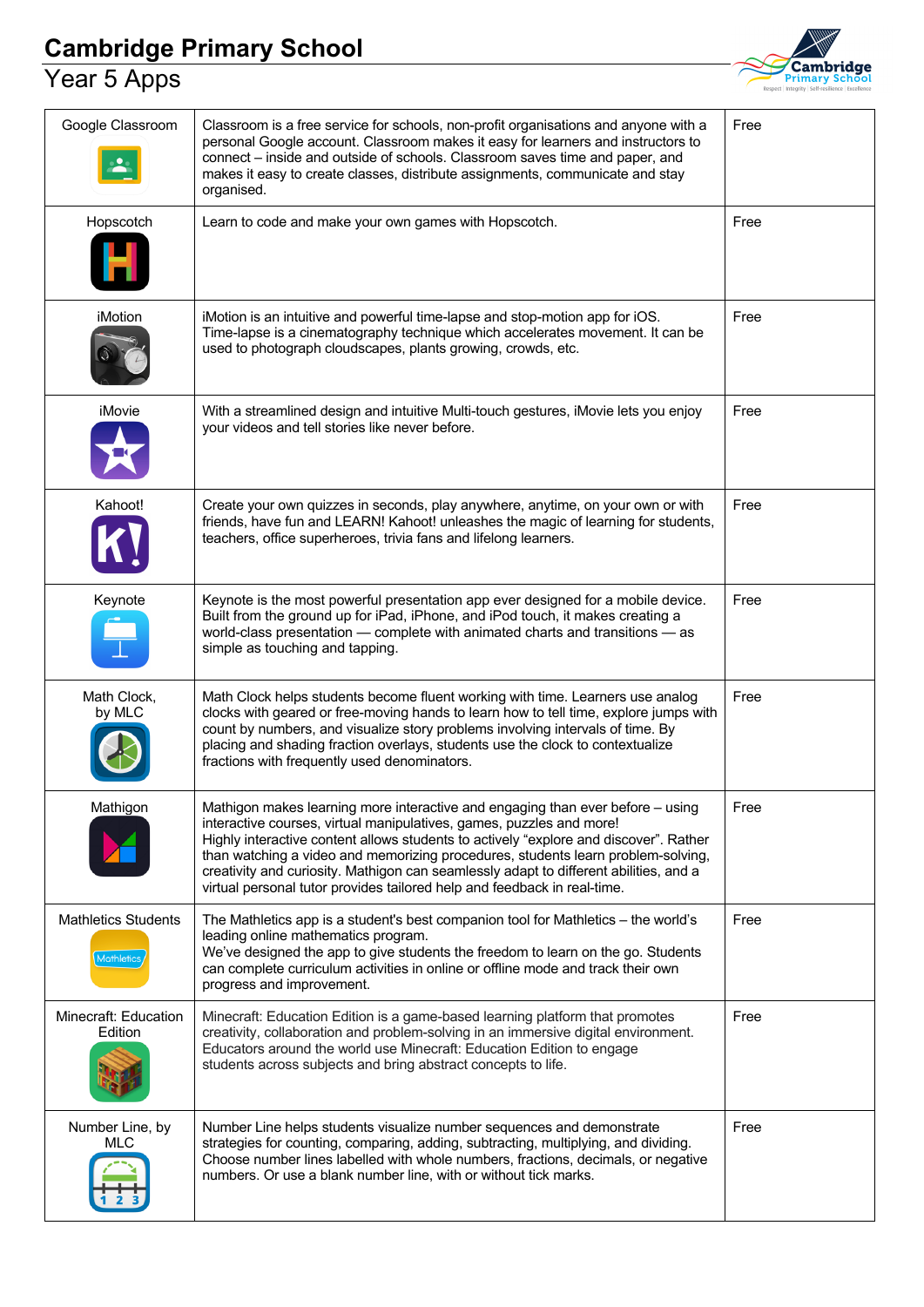#### Year 5 Apps



| Number Pieces,<br>by MLC          | Number Pieces helps students develop a deeper understanding of place value while<br>building their computation skills with multi-digit numbers. Students use the number<br>pieces to represent multi-digit numbers, regroup, add, subtract, multiply, and divide.                                                                                                                                                                                                                                   | Free |
|-----------------------------------|-----------------------------------------------------------------------------------------------------------------------------------------------------------------------------------------------------------------------------------------------------------------------------------------------------------------------------------------------------------------------------------------------------------------------------------------------------------------------------------------------------|------|
| Numbers                           | Numbers is the most innovative spreadsheet app ever designed for a mobile<br>device. Created exclusively for iPad, iPhone, and iPod touch, Numbers includes<br>support for Multi-Touch gestures and Smart Zoom so you can create powerful<br>spreadsheets using just your fingers.                                                                                                                                                                                                                  | Free |
| Pages                             | Pages is the most beautiful word processor you've ever seen on a mobile device.<br>Start with an Apple-designed template to instantly create gorgeous reports, digital<br>books, resumes, posters and more. Or use a blank document and create your own<br>design. Easily add images, movies, audio, graphs and shapes. You can even draw<br>and annotate using Apple Pencil on supported devices, or with your finger. Pages<br>has been designed exclusively for the iPad, iPhone and iPod touch. | Free |
| Paper by WeTransfer               | Paper® is the immersive sketching app for capturing ideas anywhere.                                                                                                                                                                                                                                                                                                                                                                                                                                 | Free |
| PicCollage Grid &<br>Photo Editor | A fun photo collage editor with free stickers, grids, fonts & cards for your autumn<br>and Halloween stories!<br>Download the best free photo editing app for making collages, stories, wallpapers<br>and cards! Choose from hundreds of photo grids, exclusive stickers, and festive<br>background patterns. Then use our intuitive tools to clip, draw, and decorate your<br>collages!                                                                                                            | Free |
| Popplet Lite                      | Popplet is the simplest tool to capture and organize your ideas. With Popplet you<br>can quick jot down your ideas and sort them visually.<br>Popplet is great for school and for learning in the classroom and at home. Students<br>use Popplet to think and learn visually. By capturing facts, thoughts, and images,<br>students learn to create relationships between them and generate new ideas.                                                                                              | Free |
| Prodigy<br>$\Omega$               | Amazing pets, epic battles and  math practice? That's Prodigy, the no-cost math<br>game where kids can earn prizes, go on quests and play with friends - all while<br>learning math.                                                                                                                                                                                                                                                                                                                | Free |
| QR-Code Maker<br>圝                | Make exciting QR-codes in a few clicks!                                                                                                                                                                                                                                                                                                                                                                                                                                                             | Free |
| Sphero Edu<br>20                  | Sphero Edu is your hub to create, contribute, and learn with Sphero robots. Go<br>beyond code by incorporating unique STEAM activities to complete with your bot.<br>Designed for learner progression, Sphero Edu beginners can give robots commands<br>by drawing a path in the app for their robot to follow. Intermediate coders can use<br>Scratch blocks to learn more advanced logic, while pros can use text programming<br>and write their own JavaScript.                                  | Free |
| Swift Playgrounds                 | Swift Playgrounds is a revolutionary app that makes it fun to learn and experiment<br>with code. You solve interactive puzzles in the guided "Learn to Code" lessons to<br>master the basics of coding, or experiment with a wide range of challenges that let<br>you explore many unique coding experiences.                                                                                                                                                                                       | Free |